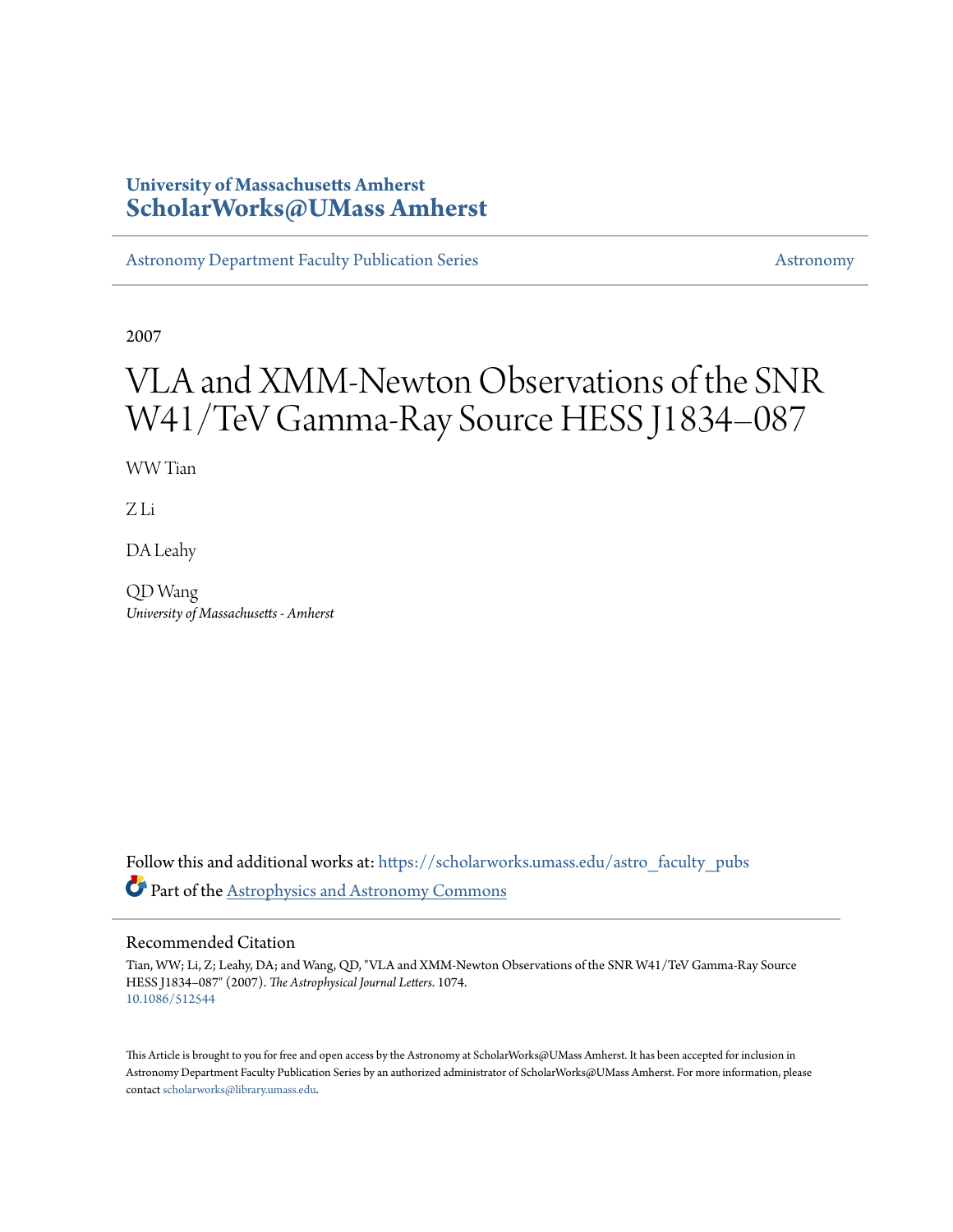# VLA and XMM-Newton observations of the SNR W41/TeV  $\gamma$ -ray source HESS J1834-087

W.W. Tian<sup>1,2</sup>, Z. Li<sup>3</sup>, D.A. Leahy<sup>2</sup>, Q.D. Wang<sup>3</sup>

## ABSTRACT

The recently discovered extended TeV source HESS J1834-087 is associated with both a diffuse X-ray enhancement and a molecular cloud, projected at the center of an old radio supernova remnant G23.3-0.3 (SNR W41). New HI observations from the VLA Galactic Plane Survey (VGPS) show unambiguous structures associated with W41 in the radial velocity range of 53 to 63 km/s, so we obtain for W41 a distance of  $4\pm0.2$  kpc. A new higher sensitivity VGPS continuum image of W41 at 1420 MHz shows faint emission in its eastern part not detected by previous observations, so we provide a new angular size of  $36' \times 30'$ in b-l direction (average radius of 19 pc). We estimate for W41 an age of  $\sim 10^5$ yr. A new XMM-Newton observation reveals diffuse X-ray emission within the HESS source and suggests an association between the X-ray and  $\gamma$ -ray emission. The high-resolution <sup>13</sup>CO images of W41 further reveal a giant molecular cloud (GMC) located at the center of W41, likely associated with W41 in the the radial velocity range of 61 to 66 km/s. Altogether, the new observations can be interpreted as providing the first evidence that an old SNR encounters a GMC to emit TeV gamma-rays in the cloud material.

Subject headings: supernova remnants:individual (W41)- $\gamma$ -rays:individual (HESS) J1834-087)

### 1. Introduction

Young supernova remnants (SNRs) are one of the main galactic populations to generate very high energy (VHE, above  $10^{11}$  eV)  $\gamma$ -rays (Torres et al. 2003). Observationally, TeV

<sup>1</sup>National Astronomical Observatories, CAS, Beijing 100012, China; email: tww@iras.ucalgary.ca

<sup>2</sup>Department of Physics & Astronomy, University of Calgary, Calgary, Alberta T2N 1N4, Canada

<sup>3</sup>Department of Astronomy, University of Massachusetts, 710 North Pleasant Street, Amherst, MA 01003, USA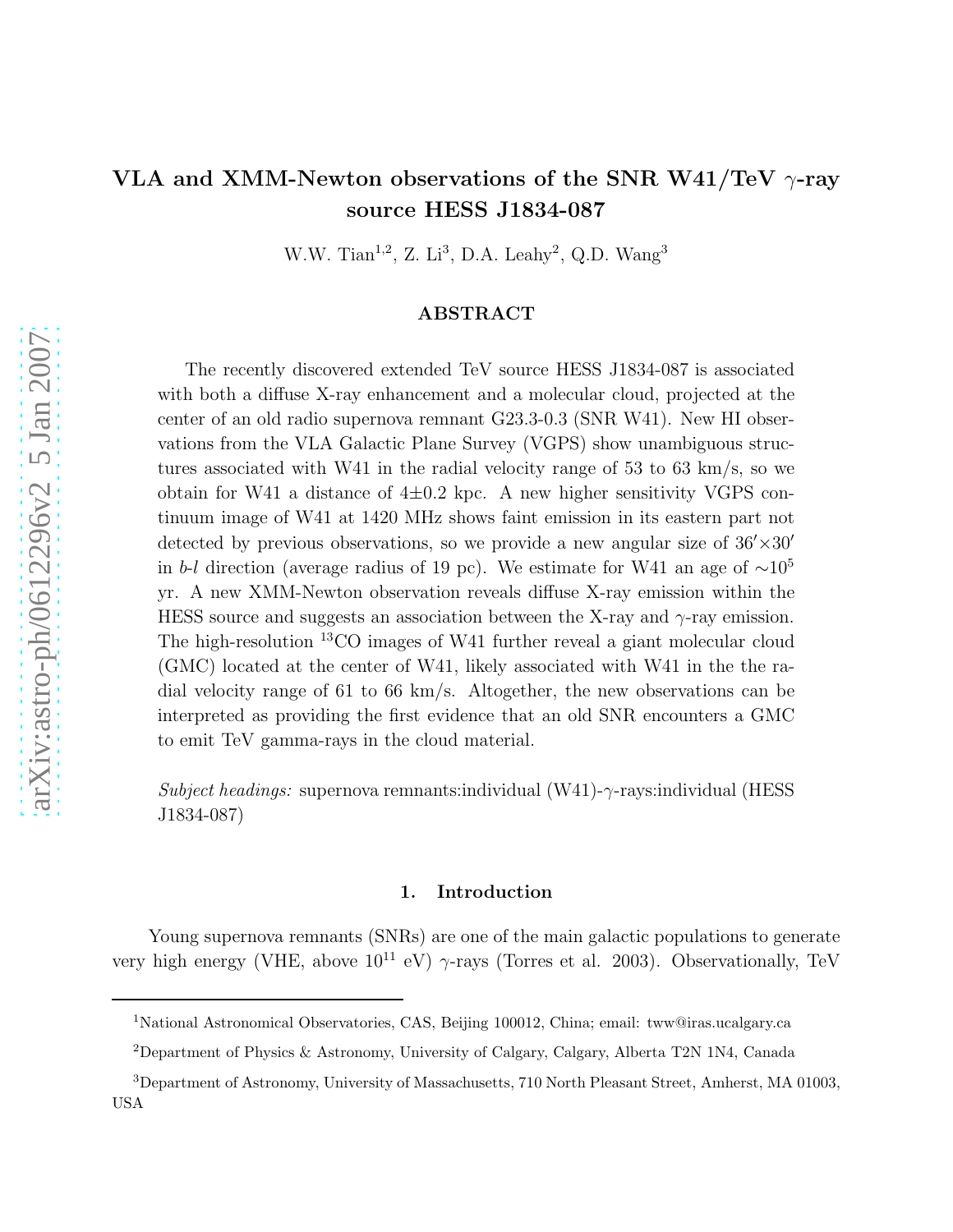γ-rays have been detected from the Crab Nebula (SN1054, Weekes et al. 1989), the SNRs RX J1713.7-3946 (G347.3-0.5, Enomoto et al. 2002) and RX J0852.0-4622 (G266.2-1.2, Aharonian et al. 2005a). Theoretically, acceleration mechanisms for relativistic electrons at SNR shock fronts have been well-established (Malkov & Drury 2001). Recently, Aharonian et al.'s (2006) survey of the inner part of our Galaxy has revealed 14 new TeV  $\gamma$ -ray sources. The origin of some of them remainis uncertain. Yamazaki et al. (2006) showed that TeV  $\gamma$ -rays can originate from an old SNR of an age around  $10^5$  yr or from a giant molecular cloud (GMC) encountered by the SNR, via pion decay from proton-proton collisions. In their scenario, the flux ratio of the  $\gamma$ -rays to the associated X-ray emission is much higher than that from a young SNR. In this letter, we provide observational evidence supporting that an old SNR encounters a GMC to emit TeV  $\gamma$ -rays, based on new radio and X-ray observations as well as recent <sup>13</sup>CO images of SNR W41, which is spatially coincident with HESS J1834-087, one of the 14 TeV sources.

#### 2. Radio and X-ray Observations

The radio continuum and HI emission data sets come from the Very Large Array (VLA) Galactic Plane Survey (VGPS), described in detail by Stil et al. (2006). The data sets are mainly based on observations from VLA of the National Radio Astronomy Observatory (NRAO). The spatial resolution of the continuum images of W41 is 1′ (FWHM) at 1420 MHz. The synthesized beam for the HI line images is 1′ and the radial velocity resolution is 1.56 km/s. The short-spacing information for the H I spectral line images is from additional observations with the 100 m Green Bank Telescope of the NRAO.

W41 was observed by XMM-Newton on September 18, 2005 (Obs. ID 0302560301; PI: G. Puehlhofer), with a 20 ksec exposure. In this work, we only used data obtained from the EPIC-PN. We used SAS, version 7.0.0, for data reduction. We selected PN events with patterns 0 through 4 and applied flag filter FLAG==0. Excluding time intervals contaminated by background flares results in a net exposure of 12.4 ksec. We then constructed exposure maps in the 0.3-0.7, 0.7-1.5, 1.5-3, and 3-7 keV bands for flat-fielding. We applied the "filter wheel closed" (FWC) data for instrumental background subtraction. We also searched for point-like sources using a detection procedure detailed by Wang (2004).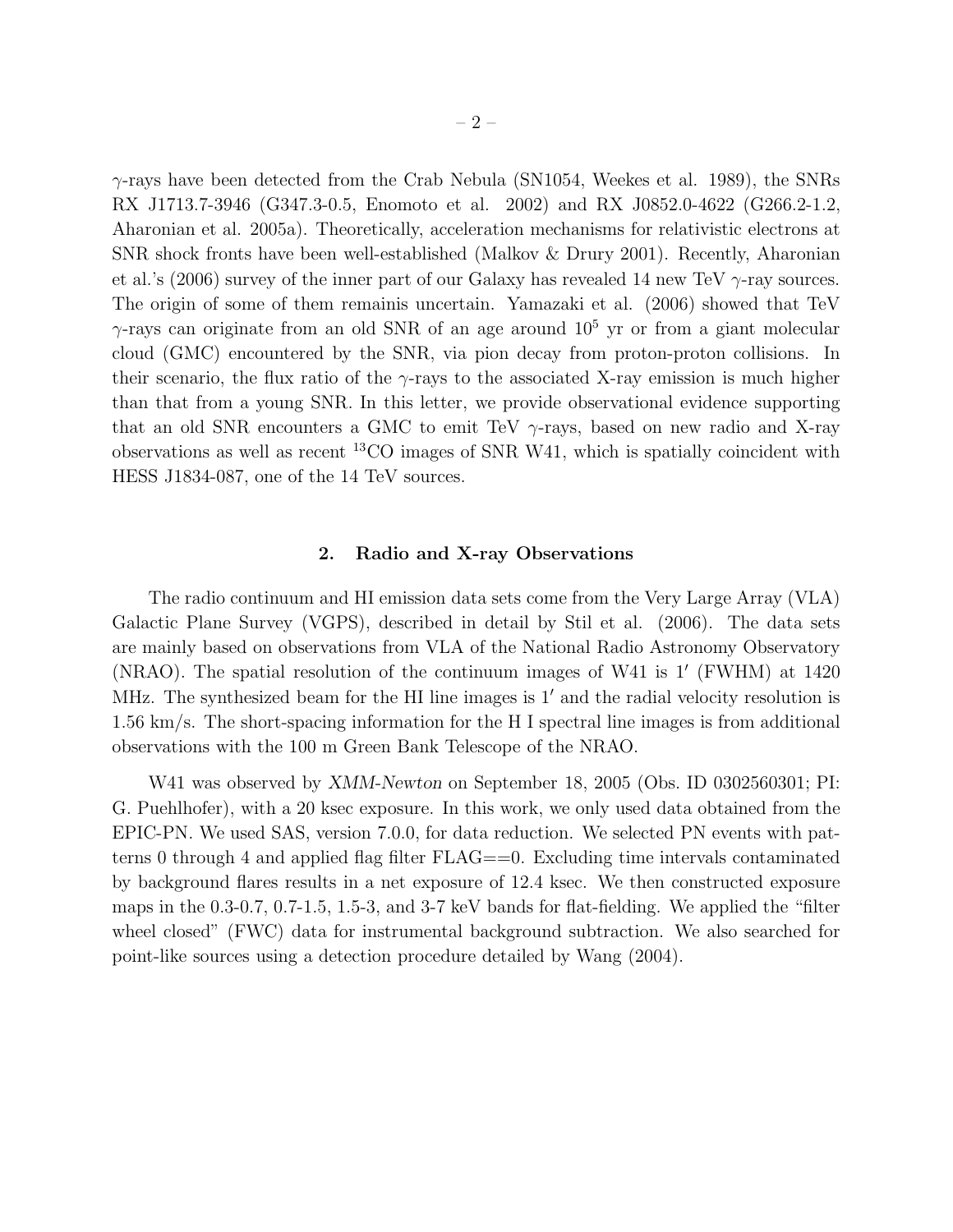#### 3. Results

#### 3.1. Continuum Emission

The VGPS continuum image of W41 at 1420 MHz is shown in Fig. 1. The VGPS map has a higher resolution (by a factor of 3) and sensitivity, and shows more details than the previous image at 330 MHz (Kassim 1992). A prominent filament structure outlines W41. Fainter features, not detected by previous observations, appear in its eastern part. The new image gives a corrected angular size of W41:  $36' \times 30'$  in b-l direction. The HII regions overlapping in W41 have been resolved into at least three components. We have derived an integrated flux density of  $59.7\pm8.2$  Jy for W41 (including HII regions in the SNR) at 1420 MHz. The resulting 330-1420 MHz spectral index (the flux density is  $143 \pm 29$  Jy at 330 MHz including HII regions, Kassim 1992), has a lower limit of 0.43 ( $S_{\nu} \propto \nu^{-\alpha}$ ). The TeV  $\gamma$ -ray source HESS J1934-087, detected by Aharonian et al.(2005b), is located at the center of W41. Its location and extent are shown by a solid circle (white), centered at  $(l, b) = (23.24,$ -0.32) with a radius of 5. ′4 (Aharonian et al. 2006). The pulsar PSR J1933-0827 also shown in Fig. 1 was proposed to be associated with W41 by Gaensler and Johnston (1995).

#### 3.2. HI and CO Emission

We have searched the VGPS radial velocity range for features in the HI which might be related to the morphology of W41. There is unambiguous HI emission coincident with the SNR in the velocity range: 53 to 63 km/s. Fig. 2 is the column density map of HI emission integrating over channels from 53 to 63 km/s in units of  $10^{20}$  atom cm<sup>-2</sup>. The map has superimposed the 30 K contour of 1420 MHz continuum emission chosen to show the SNR. The circle is the same as in Fig.1.

We extract <sup>13</sup>CO images of W41 from the survey of Jackson et al.(2006). A giant molecular cloud is found at the center of W41 and in the radial velocity range of 61 to 66  $km/s$  so is highly likely associated with W41. Fig. 3 shows the averaged  $^{13}CO$  map for channels from 61 to 66 km/s. The contour and circle in the map are the same as in Fig. 2.

#### 3.3. X-ray Emission

The X-ray images of W41 are shown in Fig. [4](#page-12-0) for the soft (0.3-1.5 keV) and hard (3-7 keV) bands. In the soft band, the bulk of the field is of smooth, low intensity. In the hard band, a region of enhanced intensities is clearly present within the extent of HESS J1834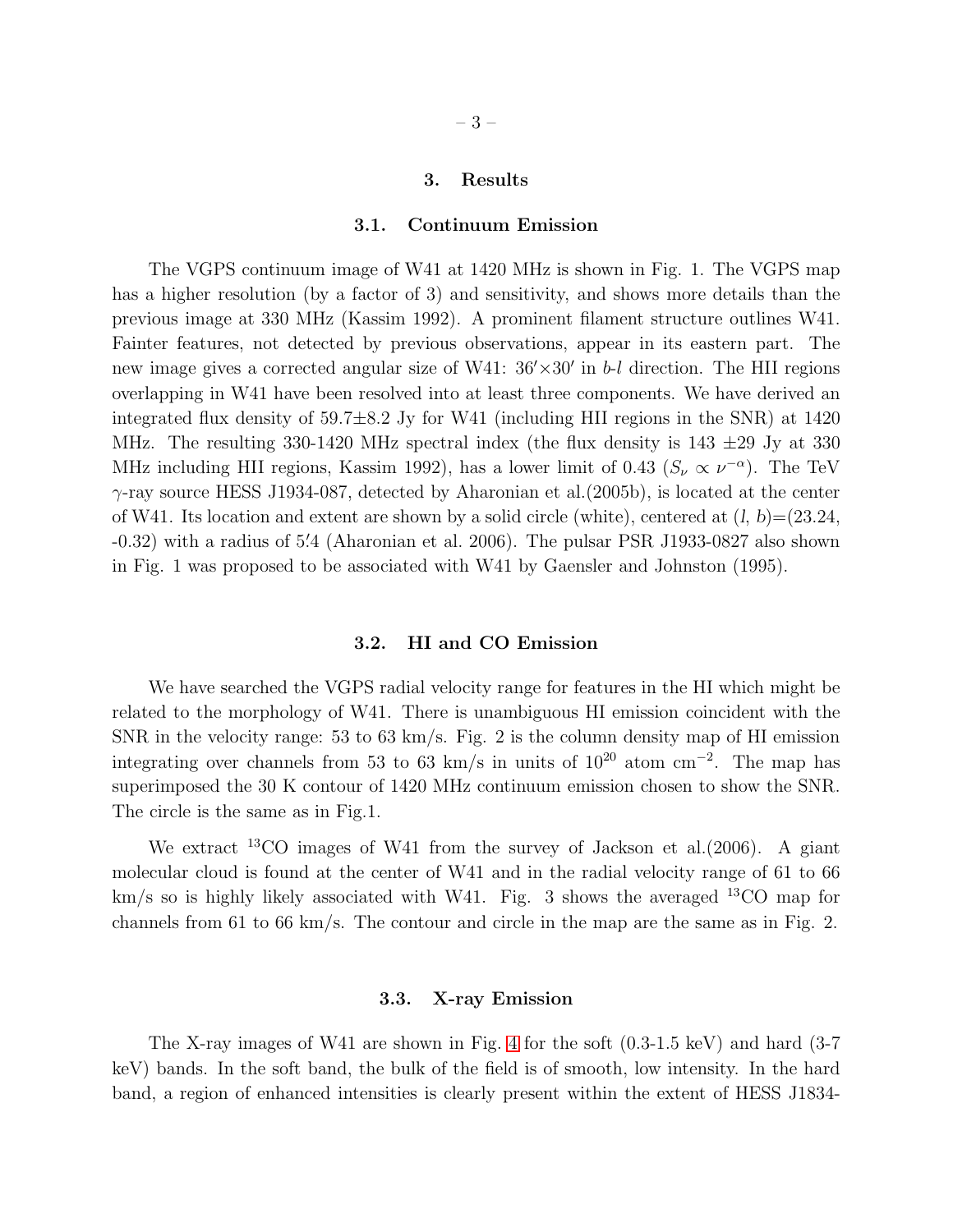087. With the resolution of the instrument (FWHM  $\sim 13''$ ), the enhancement is apparently extented by visual comparison with nearby point sources in the range, although we cannot completely rule out the possibility that it represents an unusual cluster of point-like sources. Given its location, this feature is likely associated with HESS J1834-087.

We perform spectral analysis for the feature, for which we extract a spectrum from a circle centering at  $(l, b) = (23.243, -0.331)$  with a radius of 2'.5 (Fig. [4\)](#page-12-0). To determine the local sky background, we extract a spectrum from a concentric circle with a radius of 7. ′5 and with the enclosed circle representing HESS J1834-087 and detected point-like sources excluded. The two spectra are shown in Fig. [5.](#page-13-0) Part of the background emission may arise from the interior of the remnant and vary between the source and background regions . Thus our procedure of background determination might be affected by this non-uniformity. Nevertheless, encouraged by the apparently uniform surface intensity at energies below 1.5 keV (Fig. [4\)](#page-12-0), we assume that the background emission also varies little at higher energies. We use the X-ray Spectral Fitting Package (XSPEC) to fit the background spectrum and find that it can be characterized by a combined model consisting of a thermal plasma component (APEC in XSPEC) and a power-law component, both subject to absorption (Table 1). These two components, scaled accordingly to the sky area, are applied to account for the background contribution in the source spectrum. The remaining emission in the source spectrum, presumably intrinsic to the feature, is then characterized by an additional component, for which we find a heavily absorbed power-law. Fitting results are listed in Table 1.

#### 4. Discussion and Conclusion

#### 4.1. Distance and Age of W41

Using flat galactic rotation velocity  $V_R=V_0=200$  km/s and  $R_0=8.0$  kpc, we obtain the SNR's distance of  $4\pm0.2$  kpc or  $10.7\pm0.2$  kpc. The updated average angular diameter of W41, 33', yields radius about R=19 pc (d=4 kpc) or 51 pc (d=10.7 kpc) for the SNR. Since known shell-type supernova remnants are a few to ∼20 pc in radius, we adopt the closer distance. From the HI column density map associated with W41 (Fig. 2), we estimate a N<sub>H</sub> of about 5 - 10 ×10<sup>20</sup>cm<sup>-2</sup>, so the density n<sub>0</sub>=N<sub>H</sub>/(2R) around W41 is about 6 cm<sup>-3</sup>. Applying a Sedov model (Cox, 1972), for a typical explosion energy of  $E=0.75\times 10^{51}$  erg, yields an age of ~6× 10<sup>4</sup> yr. However, for n<sub>o</sub>∼6  $cm^{-3}$  one finds R >  $R_s^{(c)}$  (the radius for complete cooling; Cox, 1972). The age determined from the complete cooling expansion is  $\sim$ 2× 10<sup>5</sup> yr.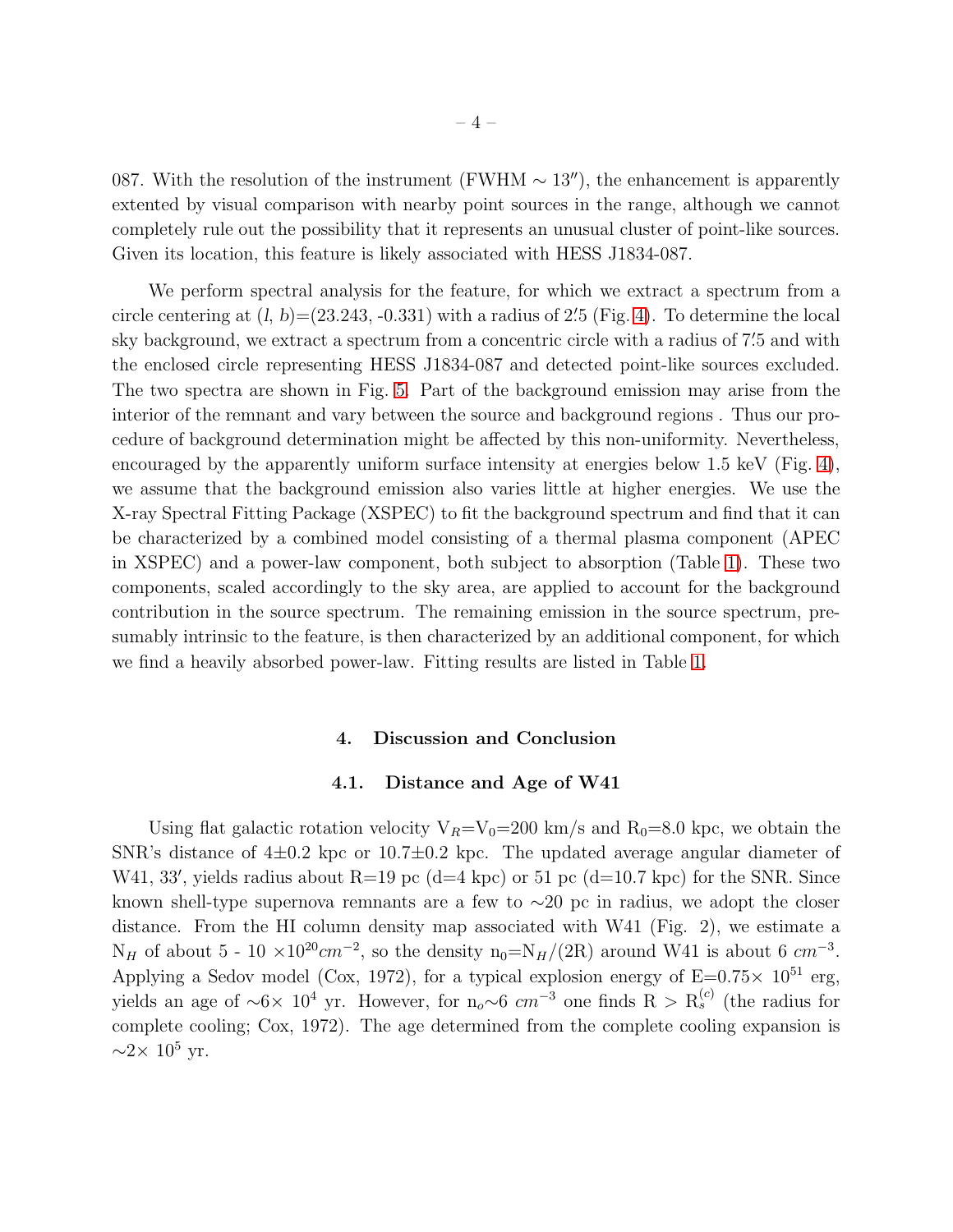# 4.2. X-ray, TeV  $\gamma$ -ray and CO Emission from W41

Previous <sup>12</sup>CO observations have shown that W41 is associated with a very large molecular complex (Dame et al. 1986). Albert et al. (2006) studied the <sup>12</sup>CO images from Dame et al (2001) and suggested the giant molecular cloud associated with W41 is best defined by integrated the <sup>12</sup>CO peak emission from 70 to 85 km/s. They also used the <sup>13</sup>CO images from Jackson et al. (2006) and confirmed that the recently discovered TeV source HESS J1834-087 lies towards a GMC. However, our observations show the HI-line emissions are associated with W41 in the velocity range of 53 to 63 km/s.  $^{13}$ CO is useful as optically thin tracer of the molecular cloud so we reanalyzed the <sup>13</sup>CO images of W41. We found a GMC located at the center of W41 in the radial velocity range of 61 to 66 km/s. Fig. 3 shows the bright <sup>13</sup>CO emission in the velocity range and that it is coincident with HESS J1834-087. The total  $H_2$  mass of the CO emission peak (over  $0.1^{\circ} \times 0.2^{\circ}$  region) is estimated from  $M_{H_2}$  $= N_{H_2} \Omega d^2 (2m_H/M_{\odot})$ . We take  $N_{H_2}/W_{CO} \approx 1.8 \times 10^{20}$  cm<sup>-2</sup> K<sup>-1</sup> km<sup>-1</sup>s from Dame et al. (2001). The total integrated intensity of <sup>13</sup>CO is  $W_{CO} \approx 5$  K km/s from Fig. 3. Assuming  $a^{12}CO/^{13}CO$  isotopic abundance ratio of 30 (Langer & Penzias 1990), we obtain an average  $H_2$  column density of  $N_{H_2} \approx 2.7 \times 10^{22}$  cm<sup>-2</sup>, and a molecular cloud mass of  $M_{H_2} \approx 4.5 \times 10^4 M_{\odot}$ . This is a giant molecular cloud with a density of  $\sim 10^3$ cm<sup>-3</sup>.

From the observed  $\gamma$ -ray luminosity (Albert et al. 2006), using equation 16 in Torres et al.  $(2003)$  and a supernova power of  $10^{51}$  ergs, we obtain a relation between an acceleration efficiency  $\theta$  of hadrons and the required density n of matter in the  $\gamma$ -ray production region for hadronic origin of the observed radiation:  $\theta \sim 10^{-2}$  requires  $n \sim 10^2$ cm<sup>-3</sup>;  $\theta \sim 10^{-3}$  requires  $n \sim 10^3$ cm<sup>-3</sup> (similar values are obtained by Combi et al. for another SNR likely interacting with a massive cloud, 1998). Generally, the maximum acceleration efficiency  $\theta$  of 10% is accepted, so the GMC is dense enough to produce the observed TeV intensity with a lower acceleration efficiency. The protons could diffuse only partway into the cloud, resulting in the observed offset of peak CO and p-p to  $\pi^0$  decay TeV  $\gamma$ -rays. The physical peak of X-ray and TeV should be coincident. The column density of the molecular cloud is enough to absorb X-rays and cause the offset to the right of the observed X-ray peak respect to the likely true peak of the emission.

HESS J1834-087 has an extended nature as revealed by the MAGIC and HESS observations (Albert et al. 2006; Aharonian et al. 2006). From the Swift/X-Ray Telescope (XRT) observations of W41, Landi et al. (2006) found a faint X-ray source within the extent of HESS J1834-087 and thereby suggested a possible pulsar wind nebula (PWN) association. This X-ray source, located at  $(l, b) = (23.2340, 0.2657)$ , is also detected by the present XMM-Newton observation, but there is no evidence for the existence of a PWN. Instead, the prominent diffuse X-ray feature is most likely associated with the TeV  $\gamma$ -ray emission.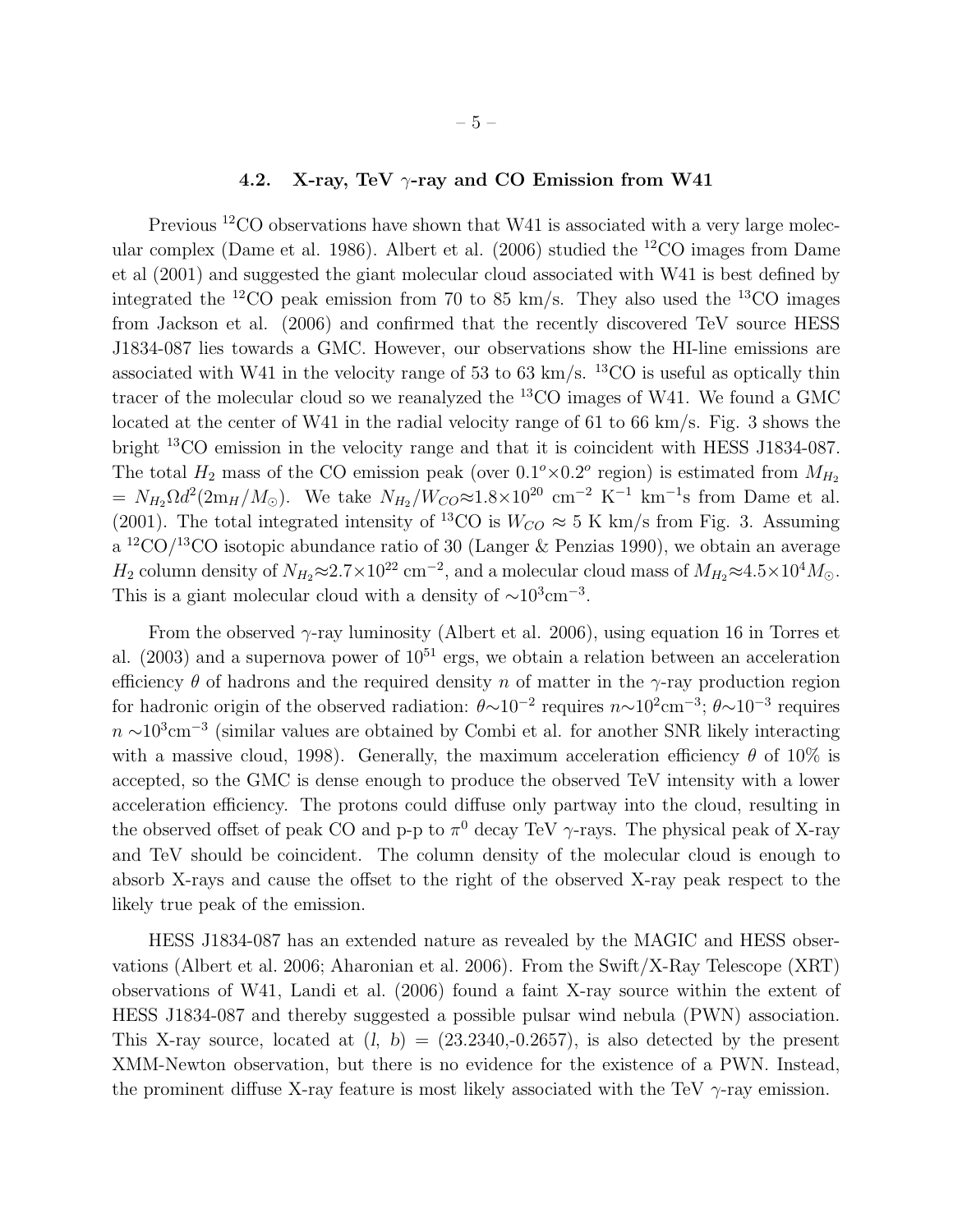Yamazaki et al. (2006) studied the X-ray and  $\gamma$ -ray emission from evolved SNRs with an age of around  $10^5$  yr and that from a GMC interacting with the SNR. They showed that TeV  $\gamma$ -ray emission can originate from the SNR, or from the SNR shock running into a GMC, or from the GMC illuminated by high energy protons from the SNR shock. These different origins may be distinguished by the X-ray to  $\gamma$ -ray spectra. A simple diagnostic is the ratio of the  $\gamma$ -ray to the X-ray flux,  $R_{TeV/X} = F_{\gamma}(1 - 10 \text{ TeV})/F_X(2 - 10 \text{ keV})$ . According to Yamazaki et al. (2006), for the three cases (in the above mentioned order), the value of  $R_{TeV/X}$  is of order 10 – 10<sup>2</sup>, 10 and > 10<sup>2</sup>, respectively, for their fiducial SNR parameters. For young SNRs found to show gamma-ray emission,  $R_{TeV/X}$  is typically below ∼2. For HESS J1834-087, the 1-10 TeV  $\gamma$ -ray flux is  $\sim 8 \times 10^{-12}$  ergs s<sup>-1</sup> cm<sup>-2</sup>, based on the MAGIC observation (Albert et al. 2006). Our 2-10 keV X-ray flux is  $\sim 7 \times 10^{-13}$  ergs s<sup>-1</sup> cm<sup>-2</sup> giving  $R_{TeV/X} \simeq 11$ , with uncertainty of a factor of two. HESS J1834-087 is possibly arising from a shocked GMC. This is supported by the presence of the GMC as found from the <sup>13</sup>CO detection. The velocities indicate that the GMC is just behind W41. The absorption column density of a few  $10^{22}$  cm<sup>-2</sup> estimated from the X-ray spectral fit (Table 1) also implies that the nonthermal X-ray emission associated with HESS J1834-087 arises from within the GMC and is behind W41. According to Yamazaki et al. (2006), the X-ray emission from a shocked GMC or a GMC illuminated by high energy protons is likely synchrotron emission from secondary electrons arising from hadronic processes. The hard X-ray spectrum that we find is also consistent with such a scenario.

Pulsar J1833-0827 ( $b=23.386^0$ ,  $l=0.063^0$ ) lies at the north side and about 10' away from edge of W41. It has a kinematic distance of 4-5 kpc by HI absorption (Weisberg et al. 1995) and a DM distance of 5.7 kpc and a characteristic age of 147 kyr (Taylor et al. 1993). Our results for distance (4 kpc) and age ( $\sim$ 10<sup>5</sup> yrs) of W41 are consistent with the pulsar J1833-0827, and support the possible associations W41/PSR J1833-0827 also. However, the pulsar is about 20' away from the extended  $\gamma$ -ray source and is not associated with HESS J1834-087.

TWW and LDA acknowledge support from the Natural Sciences and Engineering Research Council of Canada. The research at UMass is supported by the NASA/CXC under the grant GO5-6057X. TWW thanks support from the Natural Science Foundation of China, and Dr. Kothes for helpful discussion. We thank Dr. Stil for providing the VGPS data. This publication makes use of molecular line data from the Boston University-FCRAO Galactic Ring Survey (GRS). The NRAO is a facility of the National Science Foundation operated under cooperative agreement by Associated Universities, Inc.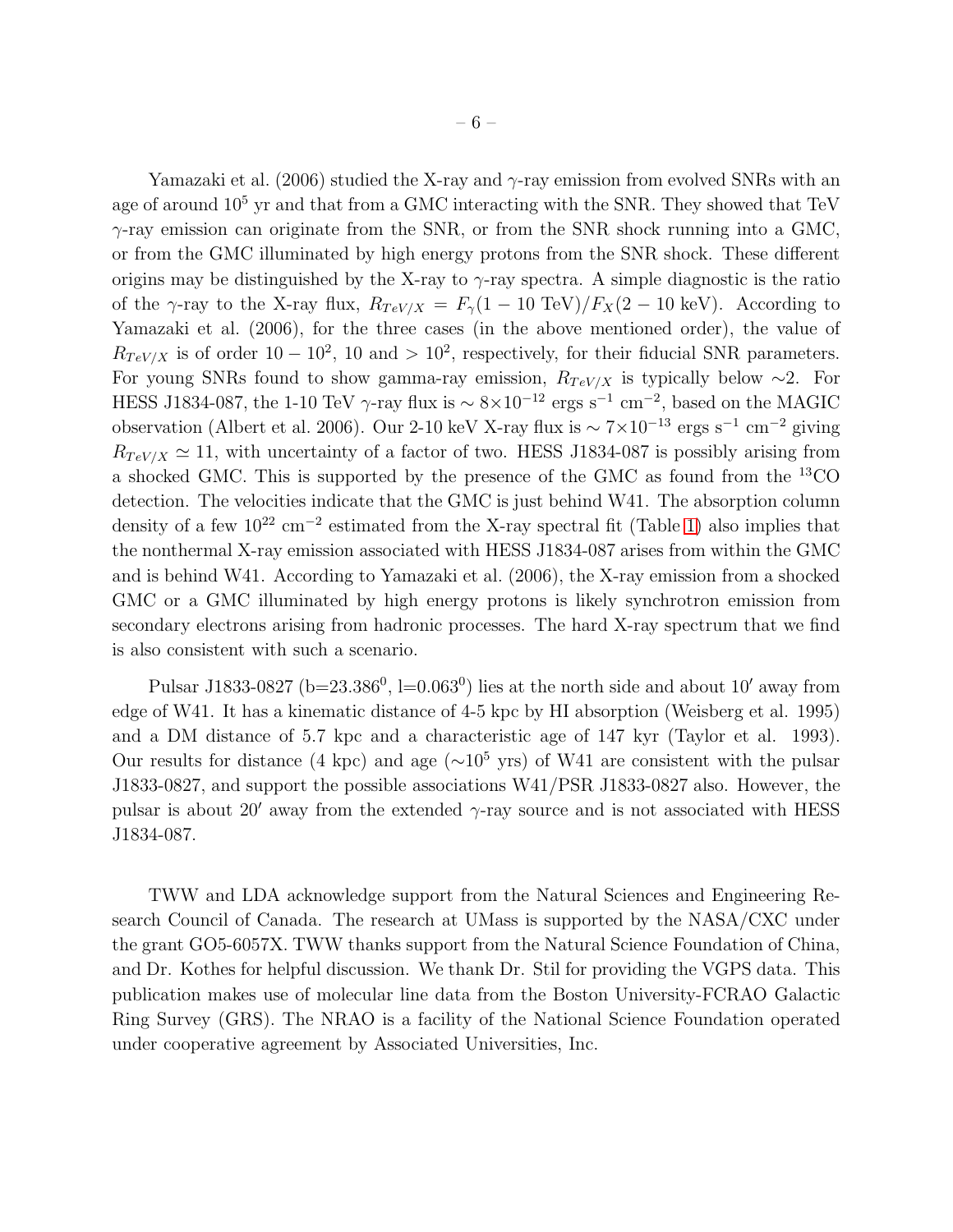#### REFERENCES

- Aharonian, F., Akhperjanian, A.G., Bazer-Bachi, A.R. et al., 2006, ApJ, 636, 777
- Aharonian, F., Akhperjanian, A.G., Bazer-Bachi, A.R. et al. 2005a, A&A, 437, L7
- Aharonian, F., Akhperjanian, A.G., Aye, K.-M. et al. 2005b, Science, 307, 1938
- Albert, J., Aliu, E., Anderhub, H. et al. 2006, ApJ, 643, L53
- Combi, J.A., Romero, G.E., Benaglia, P., 1998, A&A, 333, 91L
- Cox, D., 1972, ApJ, 178, 159
- Dame, T.M., Hartmann, D., Thaddeus, P., 2001, ApJ, 547, 792
- Dame, T.M., Elmegreen, B.G., Cohen, R.S. et al., 1986, ApJ, 305, 892
- Enomoto R., Tanimori, T., Naito, T. 2002, Nature, 416, 823 2004, MNRAS, 353, 1311
- Landi, R., Bassani, L., Malizia, A., 2006, ApJ, 651, 190
- Langer, W.D., Penzias, A.A., 1990, ApJ, 357, 477
- Gaensler B.M.& Johnston, S., 1995, MNRAS, 275, 73
- Kassim, N.E., 1992, AJ, 103, 943
- Jackson, J.M., Rathborne, J.M., Shah, R.H. et al. 2006, ApJ Suppl., 163, 145
- Malkov E., Drury L.O'C., 2001, Rep. Prog. Phys., 64, 429
- Taylor, J.H., Manchester, R.N. & Lyne, A.G., 1993, ApJS, 88, 529.
- Torres, D.F., Romero, G.E., Dame, T.M. et al. 2003, Phy. Reports, 382, 303
- Stil, J.M., Taylor, A.R., Dickey, J.M. et al. 2006, AJ, 132, 1158
- Wang Q.D., 2004, ApJ, 612, 159
- Weekes, T.C., Cawley, M.F., Fegan, D.J. et al., 1989, ApJ, 342, 379
- Weisberg J.M., Siegel, M.H., Frail, D.A. et al., 1995, 447, 204
- Yamazaki, R., Kohri, K., Bamba, A. et al. 2006, MNRAS, 371, 1975

This preprint was prepared with the AAS IATEX macros v5.2.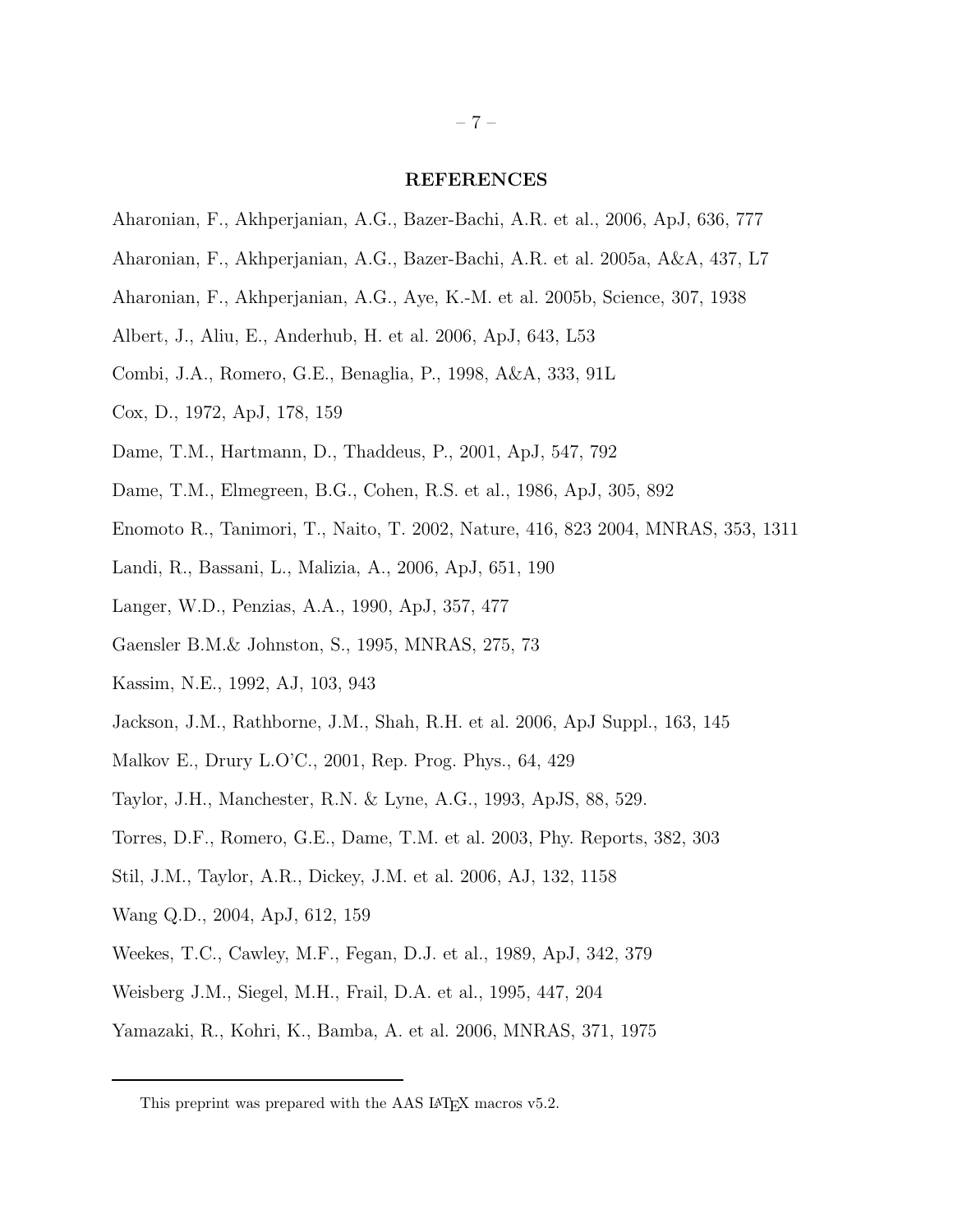Table 1. Fit to the X-ray spectrum<sup>a</sup>

| Parameter                                               | Value                  |
|---------------------------------------------------------|------------------------|
| $\chi^2/d.o.f.$                                         | 61.3/74                |
| $N_{\rm H,1}$ (10 <sup>20</sup> cm <sup>-2</sup> )      | 3.0 $(< 9.0)^b$        |
| Temperature (keV; APEC)                                 | $0.09^{+0.03}_{-0.02}$ |
| Photon index $(PL1)$                                    | $0.80^{+0.13}_{-0.11}$ |
| $N_{\rm H.2}$ $(10^{22} \text{ cm}^{-2}) \dots \dots$   | $6.2^{+3.1}_{-2.5}$    |
| Photon index $(PL2)$                                    | $2.0^{+0.7}_{-0.8}$    |
| Flux $(10^{-13} \text{ ergs s}^{-1} \text{ cm}^{-2})^c$ | 7.0                    |

References.  $-$  <sup>a</sup>An combined model of absorbed  $(N_{H,1})$  APEC+power-law (PL1) is used for characterizing the sky background and a second absorbed  $(N_{\text{H},1})$  power-law (PL2) is used to model to the emission from the feature;  ${}^b$ Quoted uncertainties are at 90% confidence level;  $c_2$ -10 keV intrinsic flux for PL2.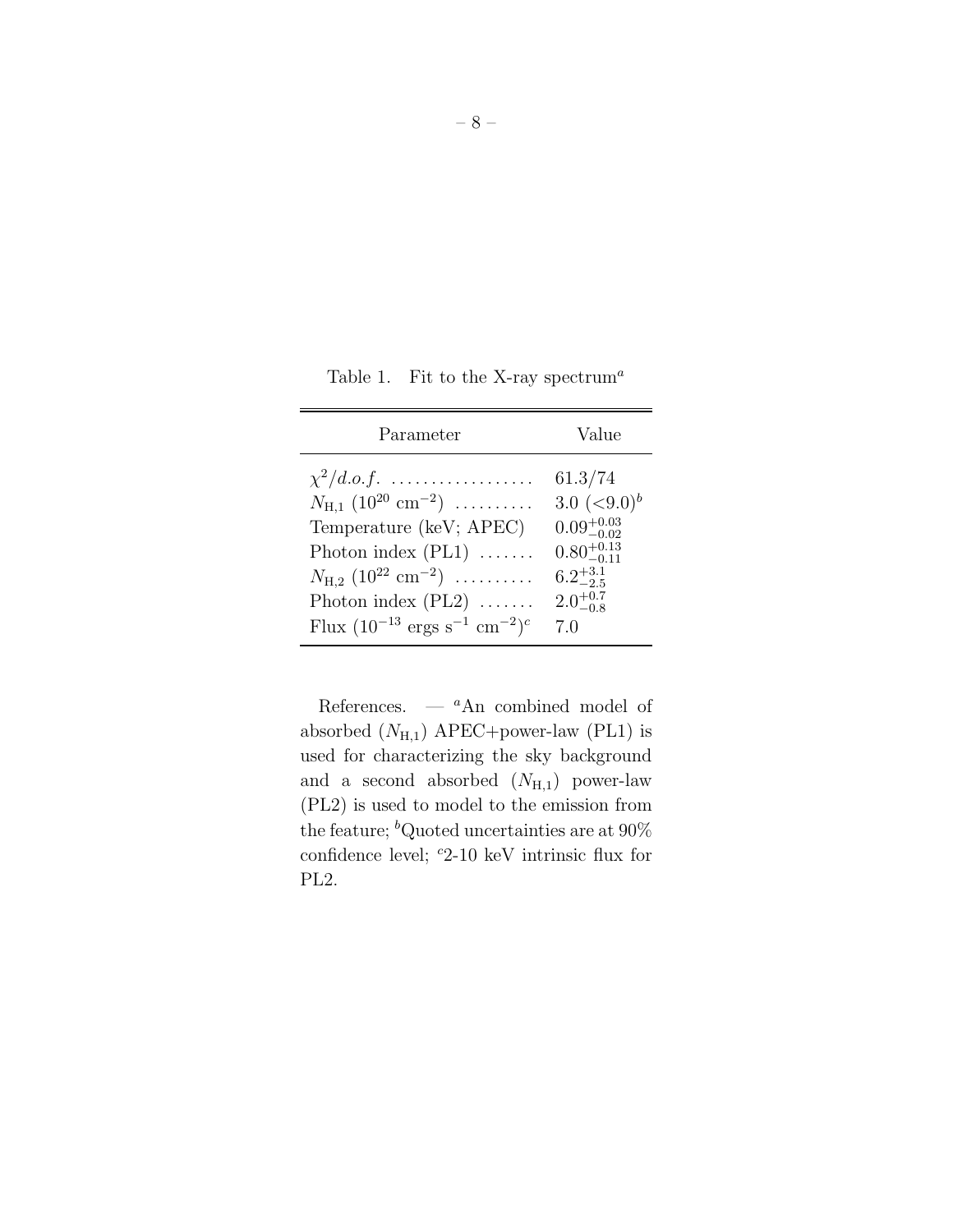

Fig. 1.— The VGPS continuum image of W41 at 1420 MHz. The central circle shows position and extent of the TeV  $\gamma$ -ray HESS J1934-087. The pulsar PSR J1933-0827 is marked by letter X. The direction of North(N) and South(S) is marked.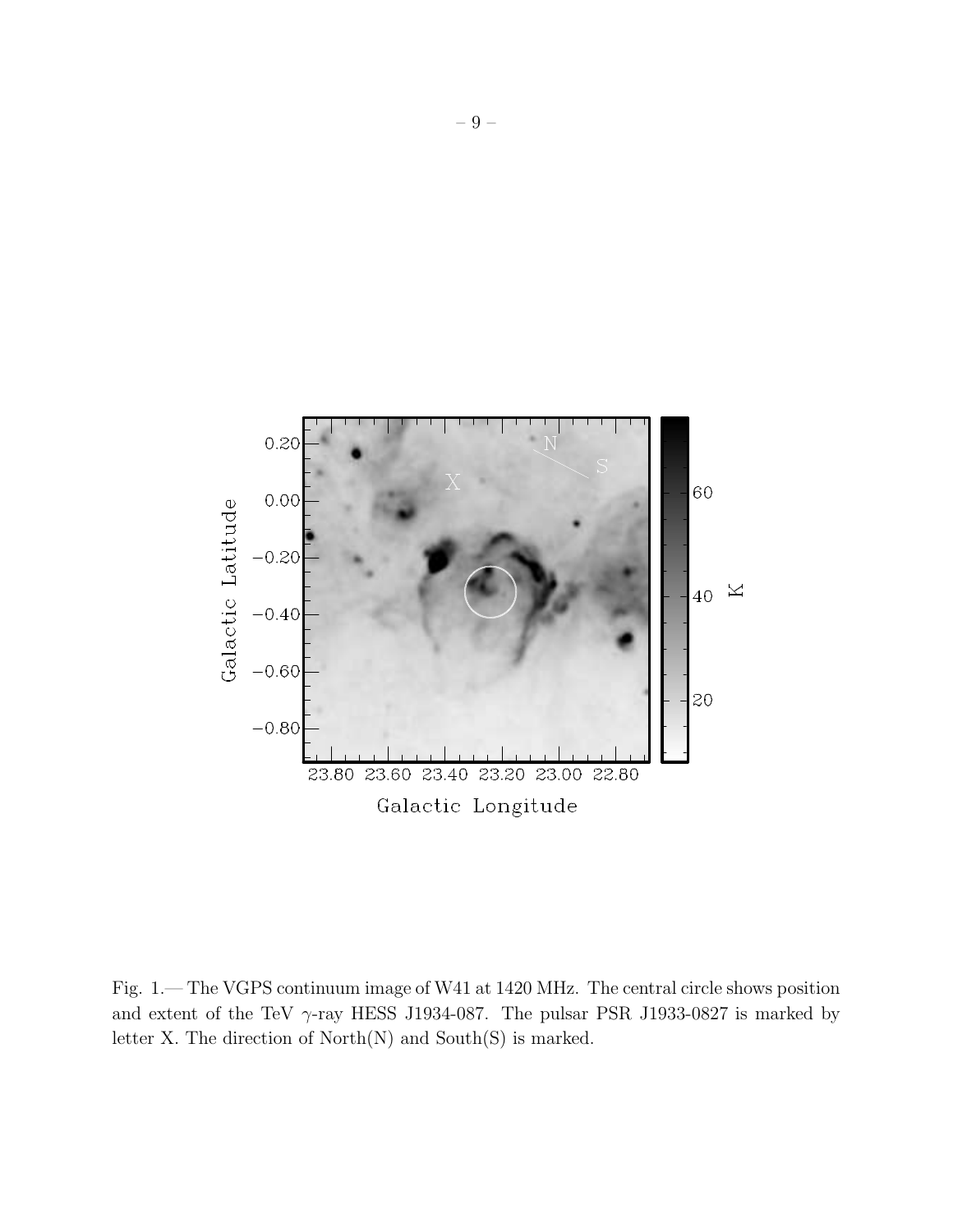

Fig. 2.— The the column density map of the VGPS HI-line emissions associated with W41. This map has superimposed on a W41's contour at 30 K of continuum emission at 1420 MHz chosen to show the SNR (green). The red circle shows the position and extent of HESS J1834-087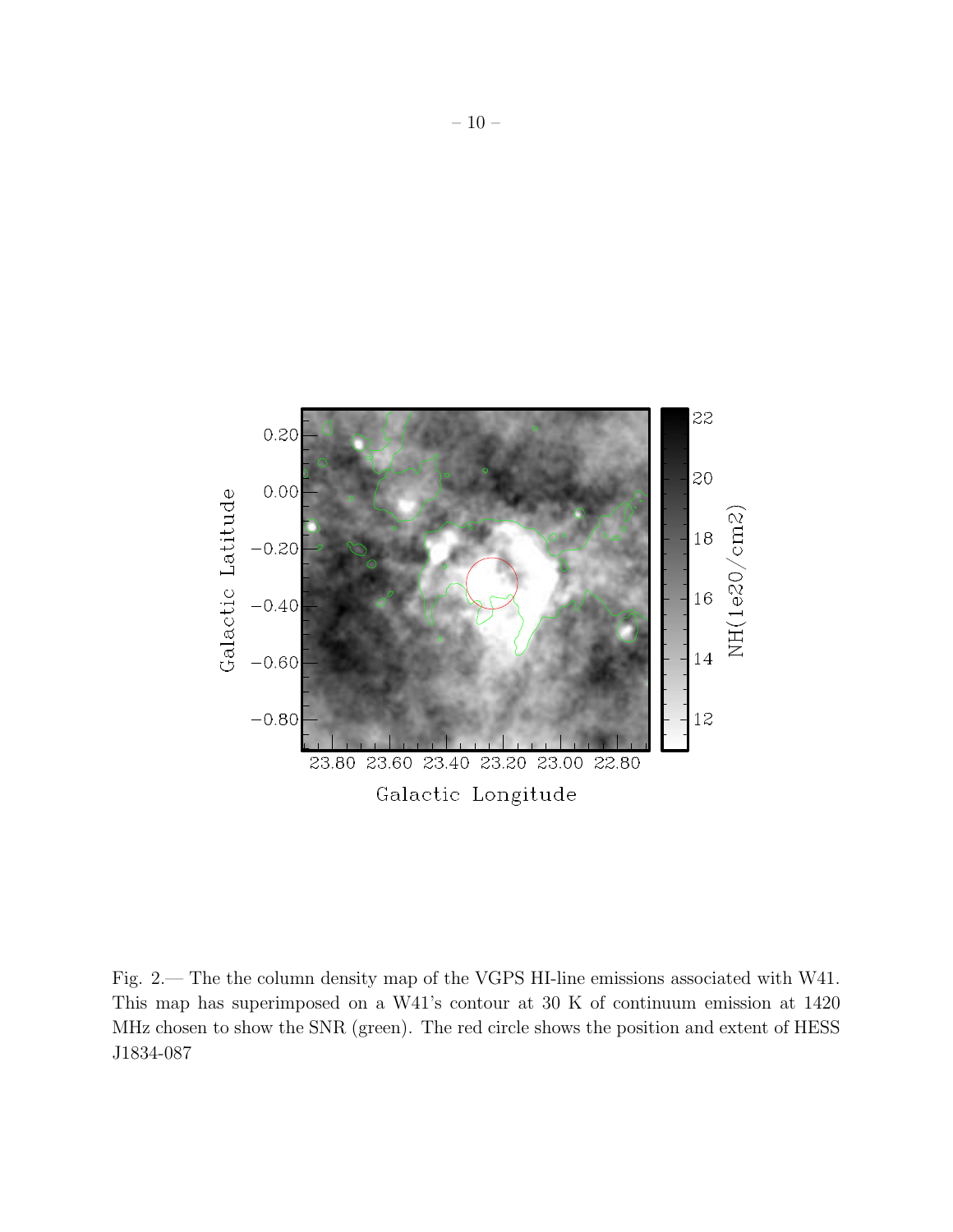

Fig. 3.— The averaged <sup>13</sup>CO emission in the field centered on W41 from 61 to 66 km/s. The contour (green) and circle (red) in the map have same meaning as Fig. 2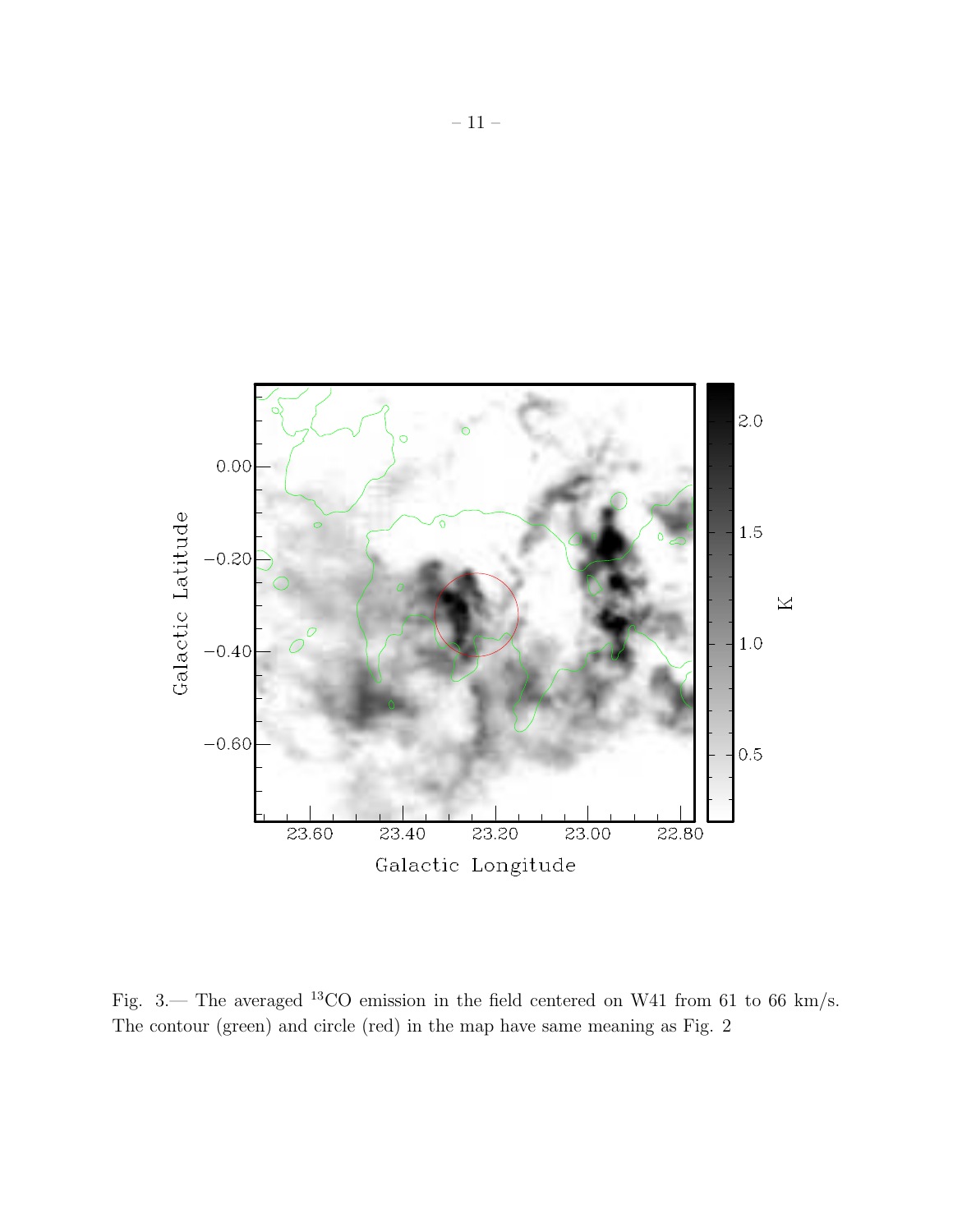

<span id="page-12-0"></span>Fig. 4.— XMM-Newton EPIC-PN intensity images of SNR W41 in the 0.3-1.5 (left) and 1.5-7 keV (right) bands. The intensity is adaptively smoothed using csmooth to achieve a signal-to-noise ratio of ∼3. The middle solid circle (red) represents the location and extent of the  $\gamma$ -ray source HESS J1834-087. The small circle (blue) illustrates the region of spectral interest, while the large circle (blue) outlines the region (with the enclosed middle circle excluded) where the background spectrum is extracted. The smaller solid circles (grey in the left plot) outline detected sources and their extent according to twice the 50% encircled energy radius, which are excluded from spectral extraction. The right plot has superimposed on contours of <sup>13</sup>CO emissions from Fig. 3, at 0.8, 1.2, 1.6 and 2.1 k